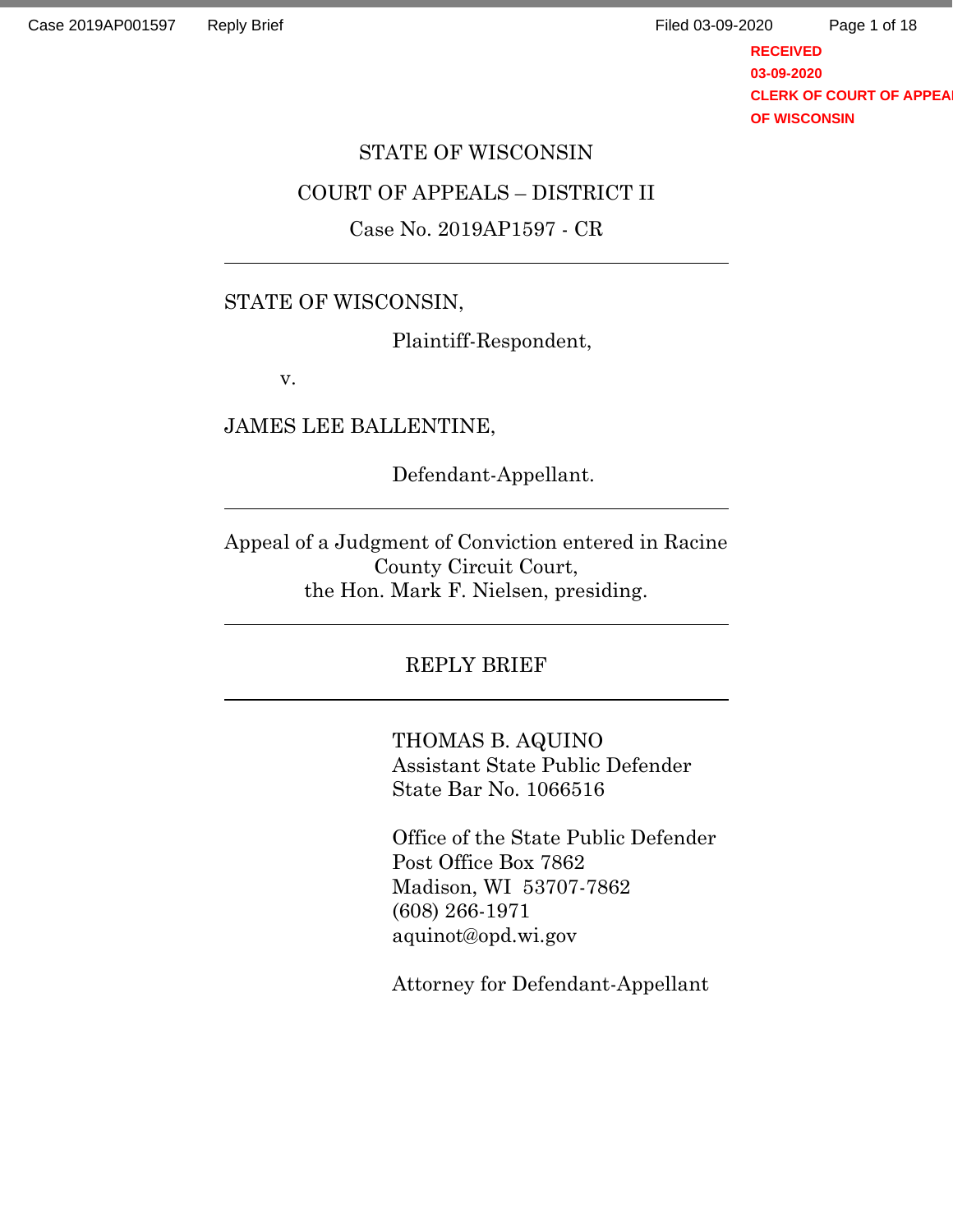## **TABLE OF CONTENTS**

|    |                                                                                                                                                       | Page |
|----|-------------------------------------------------------------------------------------------------------------------------------------------------------|------|
|    |                                                                                                                                                       |      |
|    |                                                                                                                                                       |      |
| I. | Ballentine was entitled to introduce<br>evidence of Denmark successfully<br>hiding drugs from police after being<br>arrested and searched for dealing |      |
|    | A. The Third Step Of The Sullivan<br>Other Act Test Is The Section                                                                                    |      |
|    | B. The State Has Failed To Address<br>The Court's Rationale For<br>Excluding The Evidence Under<br>Section 904.03: That It Would Be                   |      |
|    | C. The State Failed To Establish<br>That The Danger Of Unfair<br>Prejudice Substantially<br>Outweighed The Probative Value                            |      |
|    | II. The State Has Failed To Meet Its<br>Burden Of Proving That The<br>Exclusion Of The Evidence Was<br>Harmless Beyond A Reasonable                   |      |
|    |                                                                                                                                                       |      |
|    |                                                                                                                                                       |      |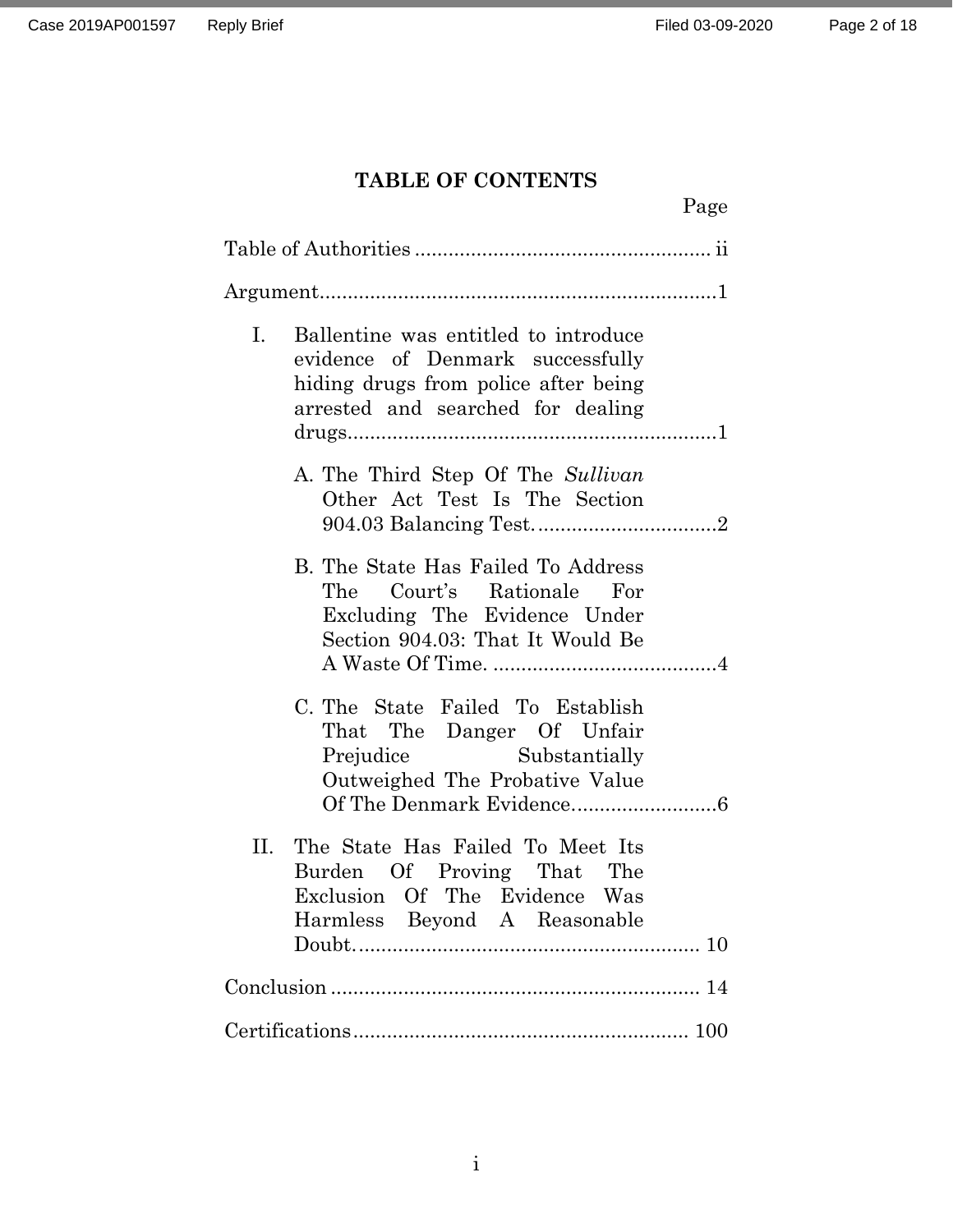# **TABLE OF AUTHORITIES**

## <span id="page-2-0"></span>**Cases**

| Jensen v. Clements, 800 F.3d 892 (7th Cir.               |
|----------------------------------------------------------|
| <i>Neder v. United States, 527 U.S. 1, 19 (1999)  10</i> |
| State v. Anker, 2014 WI App 107, 357 Wis. 2d             |
| <i>State v. Beamon, 2013 WI 47, 347 Wis. 2d 559,</i>     |
| State v. Head, 2002 WI 99, 255 Wis. 2d 194,              |
| State v. Hunt, 2003 WI 81, 263 Wis. 2d 1, 666            |
| <i>State v. Mayo, 2007 WI 78, 301 Wis. 2d 642,</i>       |
| <i>State v. Poth, 108 Wis. 2d 17, 321 N.W.2d 115</i>     |
| State v. Sullivan, 216 Wis.2d 768, 576 N.W.2d            |
| <b>Statutes</b>                                          |
|                                                          |
|                                                          |
|                                                          |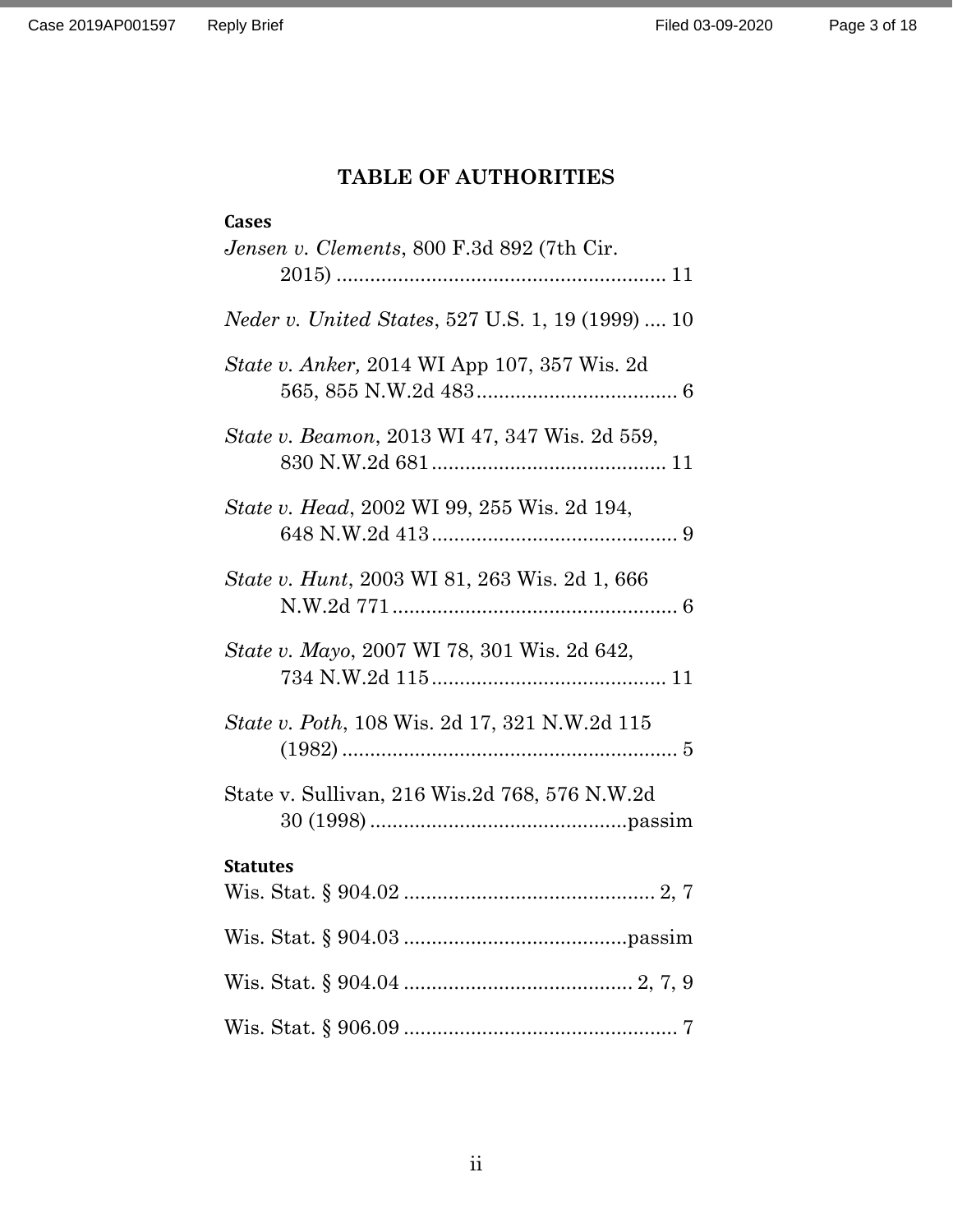#### **ARGUMENT**

## <span id="page-3-1"></span><span id="page-3-0"></span>**I. Ballentine was entitled to introduce evidence of Denmark successfully hiding drugs from police after being arrested and searched for dealing drugs.**

The circuit court's explicit rationale for why it was denying Ballentine's motion to introduce evidence of the details of Denmark successfully hiding drugs while searched by police was that "[i]t would be time wasting to present evidence on it if it's not in dispute…. I won't let you waste time by introducing evidence on [a] conceded point." (44:35- 36; App. 110-111). The court was obviously excluding the evidence under the "time wasting" consideration of Wis. Stat. § 904.03; *i.e.*, because "its probative value [was] substantially outweighed … by considerations of … waste of time."

The state does not address, let alone defend, the circuit court's rationale. Indeed, the state flat-out misrepresents the court's reasoning as being based on another consideration under Section 904.03, unfair prejudice. (State Br. at 9). The State also misunderstands the relationship between Section 904.03 and *State v. Sullivan*, 216 Wis.2d 768, 782-83, 576 N.W.2d 30 (1998) misrepresents Ballentine's argument, and misapplies the "unfair prejudice" test. Each is discussed in turn.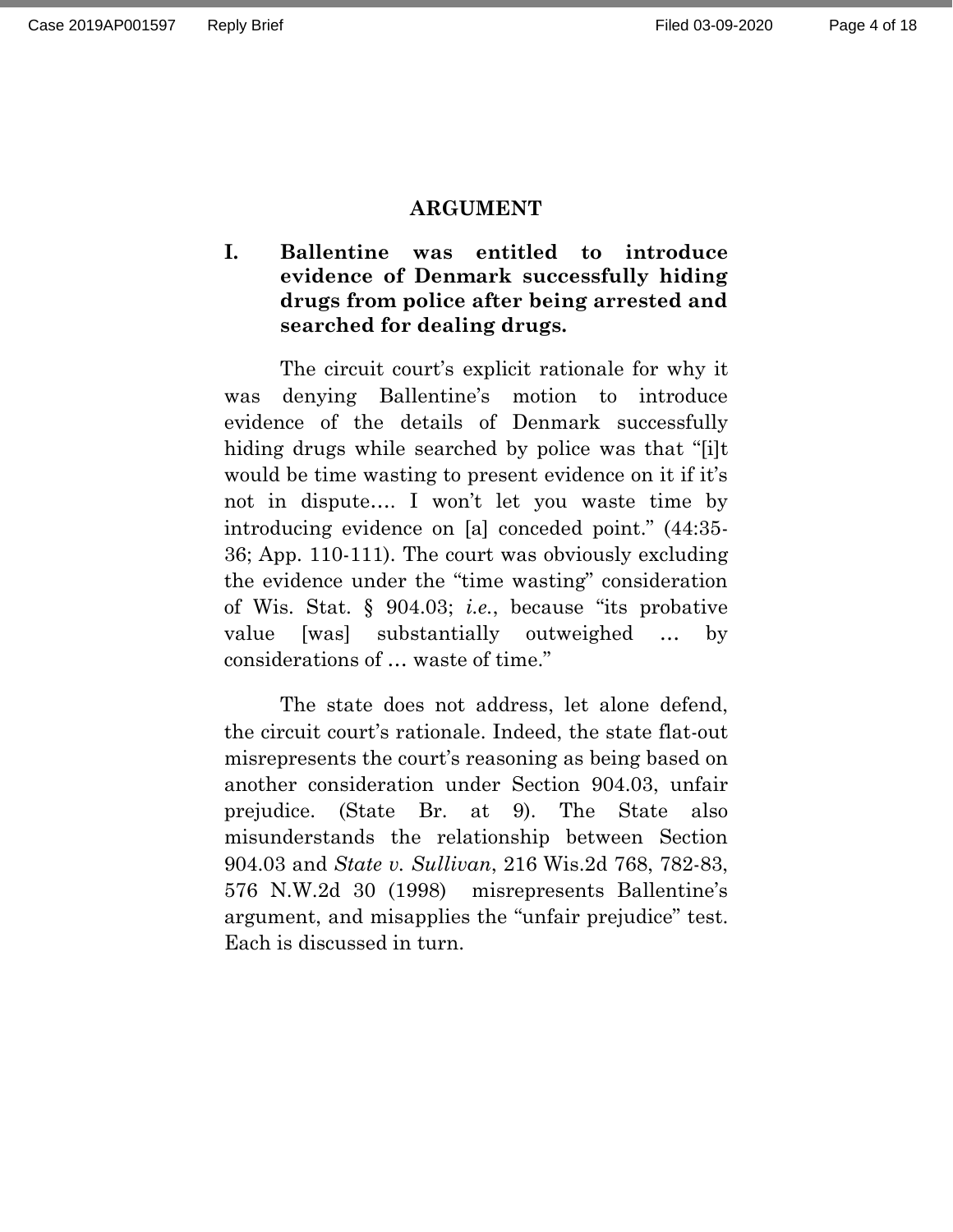<span id="page-4-0"></span>A. The Third Step Of The *Sullivan* Other Act Test Is The Section 904.03 Balancing Test.

*Sullivan* observed that "other act" evidence invokes three separate evidentiary rules: that the evidence is offered for a proper purpose, i.e. not the individual's character, under Wis. Stat. § 904.04; that the evidence is relevant under Wis. Stat. § 904.02; and that the "probative value [of the evidence] is [not] substantially outweighed by the danger of unfair prejudice, confusion of the issues, or misleading the jury, or by considerations of undue delay, waste of time, or needless presentation of cumulative evidence" under Wis. Stat. § 904.03. *Sullivan*, 216 Wis.2d at 781 (*quoting* Section 904.03). Application of these three evidentiary rules comprises the threestep "*Sullivan*" test for the admissibility of other act evidence. *Id*. at 771-72.<sup>1</sup>

However, the State asserts that the final step under *Sullivan* is for the court to "determine the danger of unfair prejudice." (State Br. at 8). The State thus truncates this part of *Sullivan* to one consideration under Section 904.03 – "unfair prejudice" – when the *Sullivan* court explicitly and repeatedly included *all* of the Section 904.03 considerations in describing step three. 216 Wis.2d at 771-773, 781, 789 and n. 3. Indeed, given that *Sullivan* simply recognizes that Section 904.03

<sup>1</sup> The state properly concedes that the Denmark evidence passed the first two parts of the *Sullivan* test. (State Br. at 7).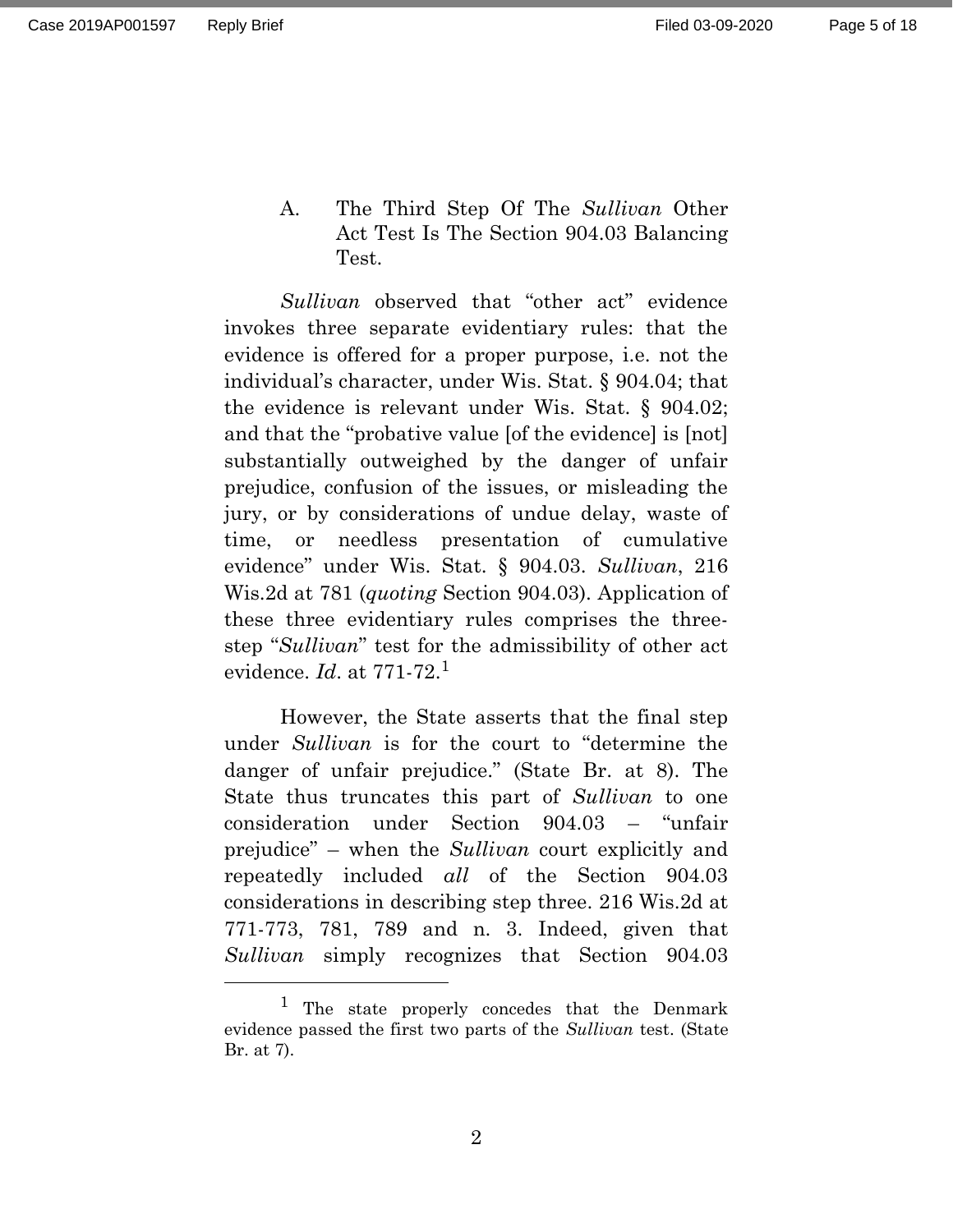applies to all evidence, including other act evidence, it would make no sense for *Sullivan* to limit the third step of the test to just "unfair prejudice."

The State's odd reading of *Sullivan* leads to two missteps in it analysis. First, as discussed below, it limits its argument to the "unfair prejudice" consideration of Section 904.03, and thereby fails to substantively address the actual Section 904.03 consideration that the circuit court relied upon to exclude the evidence: that it would be a "waste of time."

Second, the State twice mischaracterizes Ballentine's argument as being that the circuit court erred by not applying a prejudice test under Section 904.03. The State first claims that "Ballentine asserts that the circuit court erred by not applying the third *Sullivan* factor–whether the probative value outweighs the danger of unfair prejudice—because it relied upon [Section] 904.03." (State Br. at 10, *citing* Ballentine Br. at 20-21). Later, the State writes that "Ballentine argues that [Section] 904.03 is only relevant on the prejudice analysis, but not whether the evidence would be a waste of time." (State Br. at 10).

This is not true. At no point does Ballentine assert that the circuit court erred by applying Section 904.03, or suggest that there was any daylight between the third step of *Sullivan* and Section 904.03. Instead, Ballentine pointed out that the circuit court had actually applied the "waste of time"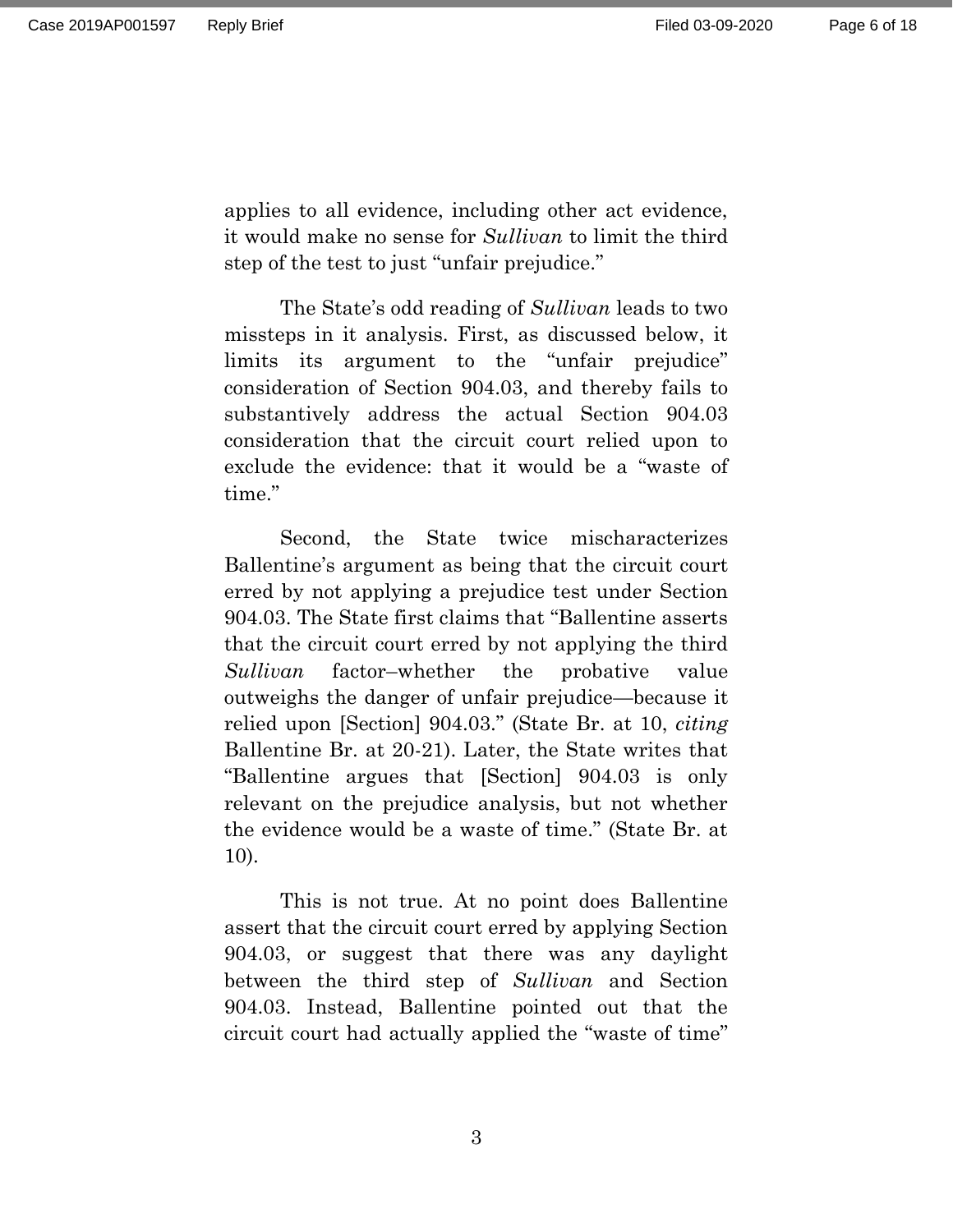Page 7 of 18

consideration of Section 904.03, even though the court later referred to the "prejudicial effect" of the evidence when summarizing its ruling. (Ballantine Br. at  $20-21$ .<sup>2</sup> Ballentine also argued that to the extent that the court *was* applying the "unfair prejudice" consideration, it was erroneously exercising its discretion because it failed to make any substantive analysis on the record. (Ballentine Br. at 20-21). The State's characterization of Ballentine's argument is simply off the mark.

> <span id="page-6-0"></span>B. The State Has Failed To Address The Court's Rationale For Excluding The Evidence Under Section 904.03: That It Would Be A Waste Of Time.

The State also misrepresents the circuit court's holding. The State asserts, without citation to the record, that

> [t]he [circuit] court concluded that to allow details of the conviction would cause unfair prejudice because the proffered evidence tends to influence the outcome by improper means.

(State Br. at 9). The court said nothing of the sort. Although the prosecutor made an "unfair prejudice" argument similar to one now made by the State (44:33; App. 108), the circuit court based its decision on the "waste of time" consideration under Section

<sup>2</sup> Specifically, Ballentine wrote "Defendants often invoke [S]ection 904.03 to exclude other act [evidence] due to 'the danger of unfair prejudice.' However, the court's substantive analysis relied on another consideration, the 'waste of time.' Wis. Stat. § 904.03." (Ballentine Br. at 20).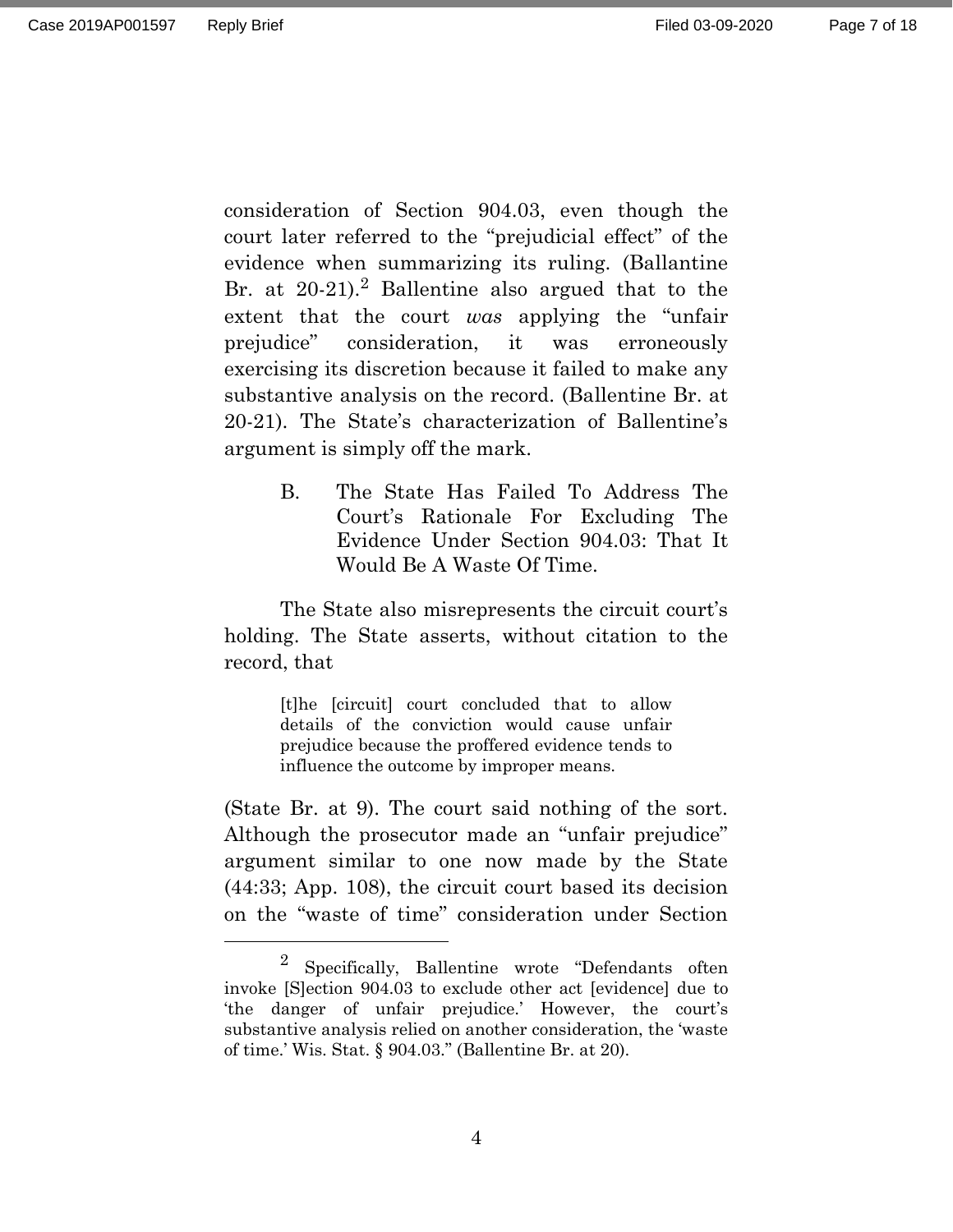904.03. Specifically, the circuit court reasoned that "[i]t would be time wasting to present evidence on it if it's not in dispute…. I won't let you waste time by introducing evidence on [a] conceded point." (44:35- 36; App. 110-111).

While it is true that the court did utter the words "prejudicial effect" when summarizing his ruling, it is clear that this was a reflexive shorthand for the test under Section 904.03, which in criminal cases is often invoked by defendants to argue that evidence of their bad acts would be unfairly prejudicial at their trial. See, e.g., *Sullivan*, 216 Wis.2d 789–90. The circuit court at no point makes the substantive unfair prejudice analysis urged by the state below and now here. When the court's comments are taken as a whole, it is plain that it was basing its decision on the "waste of time" consideration of Section 904.03, not the "unfair prejudice" consideration. *See State v. Poth*, 108 Wis. 2d 17, 24, 321 N.W.2d 115, 119 (1982) (finding that "the trial court simply misspoke when it appeared to place the burden of proof on the defendant.")

Because the State mischaracterizes the circuit court's rationale as relying on the "unfair prejudice" consideration, it does not respond to Ballentine's argument that the circuit court's reliance on the "waste of time" consideration was an erroneous exercise of its discretion. That is, at no point does the State argue that that the probative value of the Denmark evidence was substantially outweighed by time considerations. Accordingly, the state has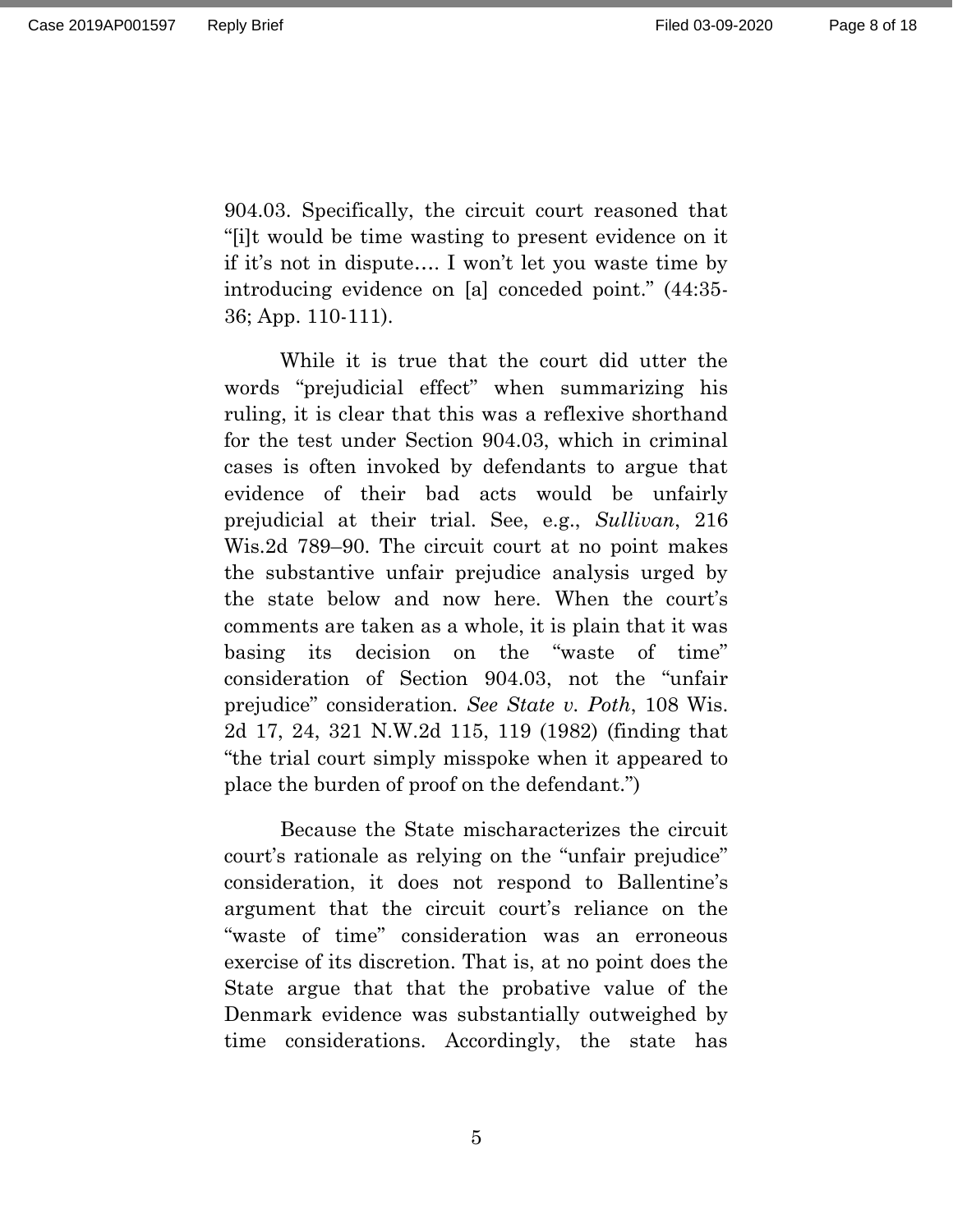waived any argument to the contrary. "The State does not directly respond to [the] argument, and therefore concedes the issue. We will not abandon our neutrality to develop arguments for the parties, so we take the State's failure to brief the issue as a tacit admission…." *State v. Anker,* 2014 WI App 107, ¶ 13, 357 Wis. 2d 565, 855 N.W.2d 483 (citation omitted).

> <span id="page-8-0"></span>C. The State Failed To Establish That The Danger Of Unfair Prejudice Substantially Outweighed The Probative Value Of The Denmark Evidence.

This Court may uphold the decision below on the "unfair prejudice" ground even if the circuit court did not. However, the state did not meet its burden of showing that the danger of unfair prejudice "substantially outweighed" the probative value of the Denmark evidence. *State v. Hunt*, 2003 WI 81, ¶ 53, 263 Wis. 2d 1, 33, 666 N.W.2d 771, 786 ("it is the opponent of the admission of the evidence who must show that the probative value of the evidence is substantially outweighed by unfair prejudice.)

"Unfair prejudice results when the proffered evidence has a tendency to influence the outcome by improper means or if it appeals to the jury's sympathies, arouses its sense of horror, provokes its instinct to punish or otherwise causes a jury to base its decision on something other than the established propositions in the case." *Sullivan*, 216 Wis. 2d at 789–90. In *Sullivan*, "the danger of unfair prejudice was that the jurors would be so influenced by the other acts evidence that they would be likely to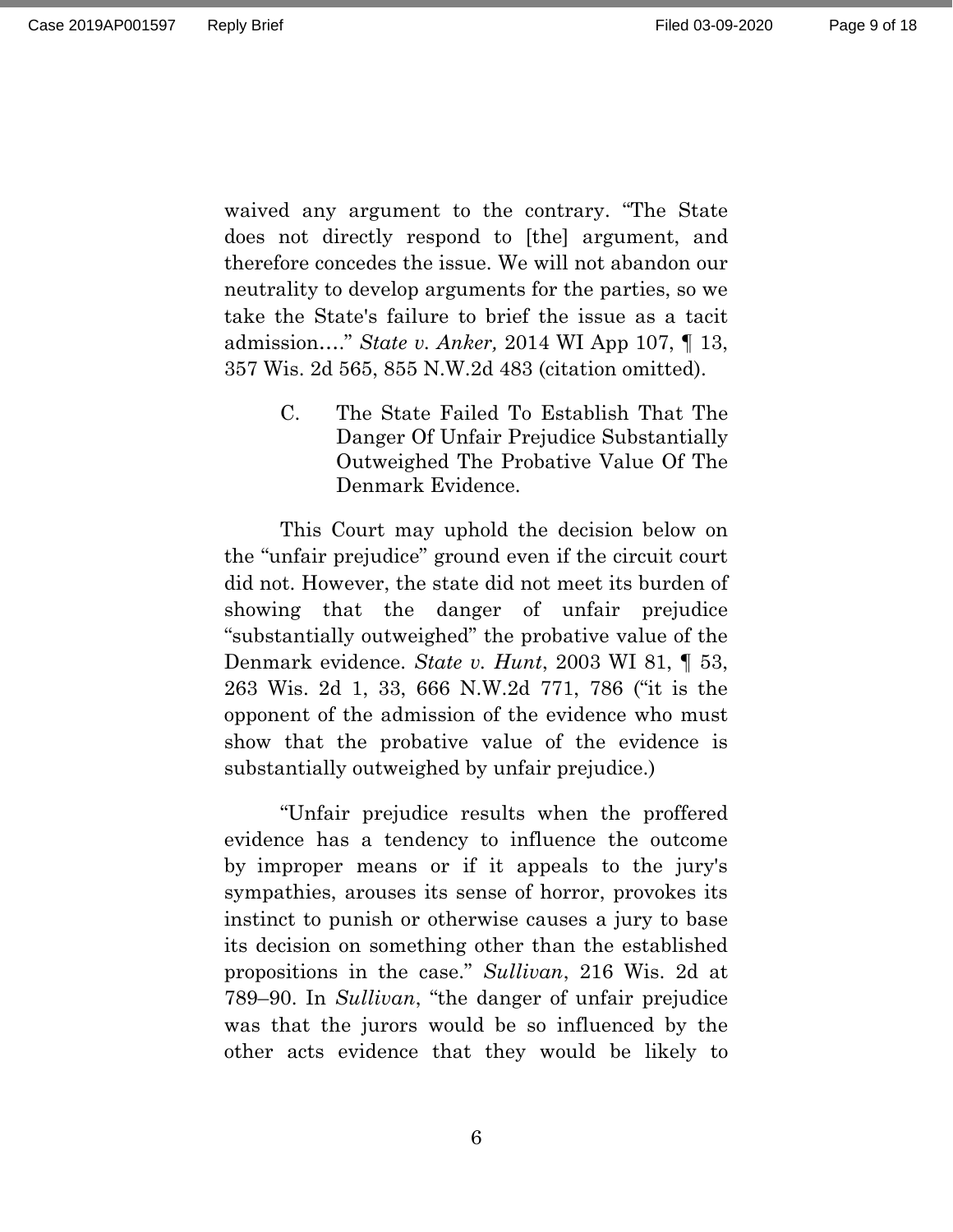convict the defendant because the other acts evidence showed him to be a bad man." *Id*.

Here, the State clams that "[t]he information about Denmark's criminal history would cause unfair prejudice because it would allow the jury to know the details of Denmark's criminal past. Normally, a jury would not be able to hear the details of past criminal convictions, but instead only hear the number of convictions." (State Br. at 9). The State points to Wis. Stat. § 906.09, which allows a party to impeach the credibility of a witness with evidence of how many times the witness has been convicted of a crime. (State Br. at 9-10).

This argument is wrong for several reasons. While it is true that Section 906.09 only authorizes impeachment by the number of convictions, and not by the substance of the criminal conduct, Ballentine was not seeking to impeach Denmark's credibility. Instead, as the State concedes, Ballentine's proper purpose for introducing the evidence was to demonstrate that Denmark had the knowledge and the ability to actually hide drugs from police officers searching his body for drugs. (State Br. at 7). This evidence was relevant regardless of whether or not Denmark testified.

So while it is true that section 906.09 does not allow impeachment of witnesses with the underlying facts of a conviction, it was still admissible as substantive evidence under Sections 904.02 and 904.04, and it was the State's burden to show that it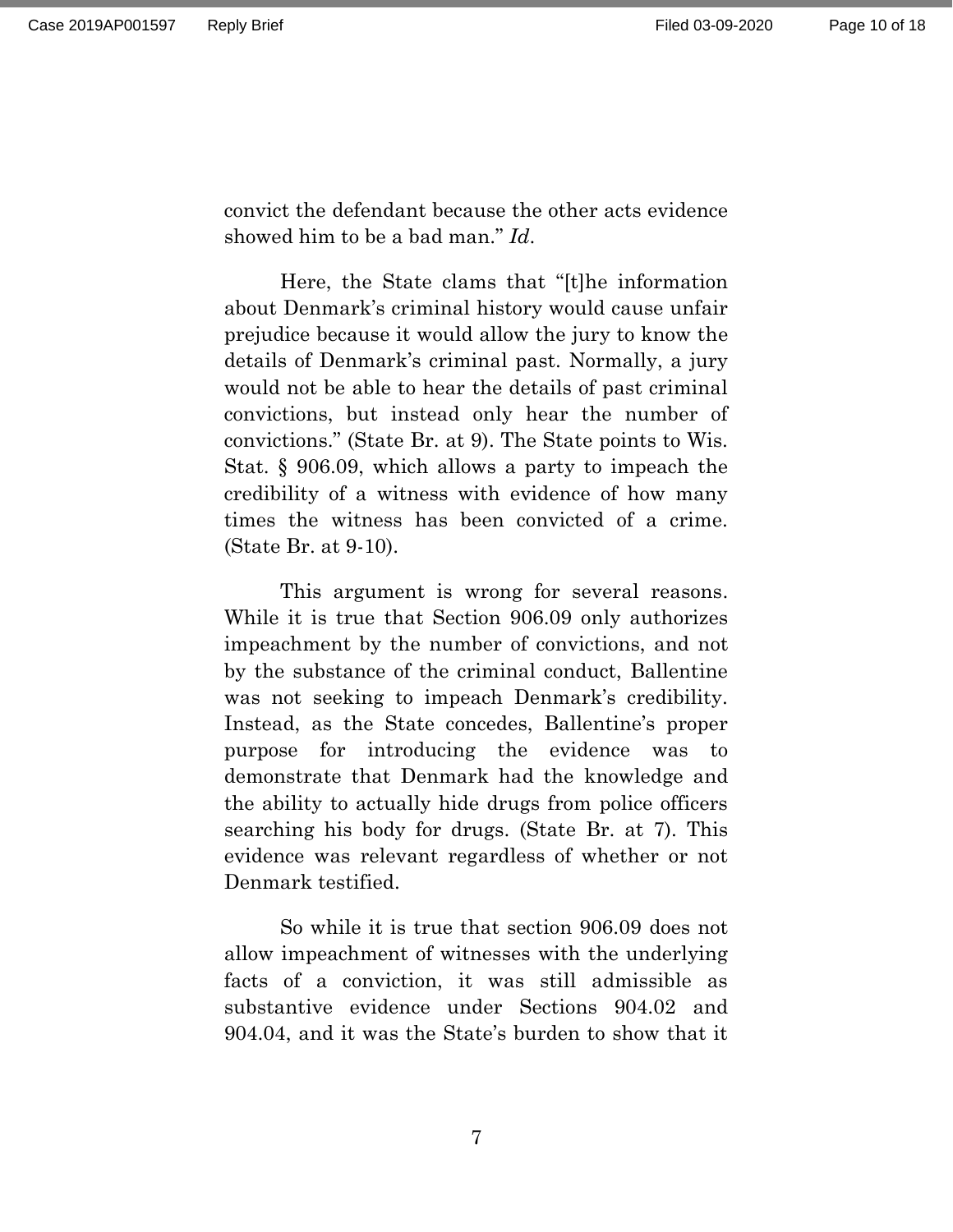should not be admitted under 904.03. In short, the only balancing test that is germane here is the test under 904.03, not 906.09. Accordingly, the analogy to Section 906.09 is inapt.

Relatedly, the State argues that the court's decision was rational because if Denmark lied about his knowledge of how to hide drugs, "then his truthfulness came into question." (State Br. at 9). However, this again ignores the fact that Denmark's ability to hide drugs was relevant even if he had never testified, as it demonstrated another possible source of the drugs that Denmark gave to the police after the controlled buys: Denmark himself. Further, a party may not introduce extrinsic evidence to impeach a witness on a collateral matter. Wis. Stat. § 906.08(2). Thus, the court's ruling that Ballentine *could* introduce extrinsic evidence of Denmark hiding drugs from the police if he denied knowing how suggests that the court did not view the issue as collateral. However, this is inconsistent with the court's ruling that Ballentine could not introduce this evidence in the first instance, and further demonstrates why the court's decision was not "rational." (Ballentine Br. at 15-16).

In addition, the State's assertion that juries "[n]ormally, a jury would not be able to hear the details of past criminal convictions, but instead only hear the number of convictions" is simply not true when, as here, a party seeks to introduce other act evidence. (State Br. at 9). Often the other act evidence is evidence that the defendant, witness, or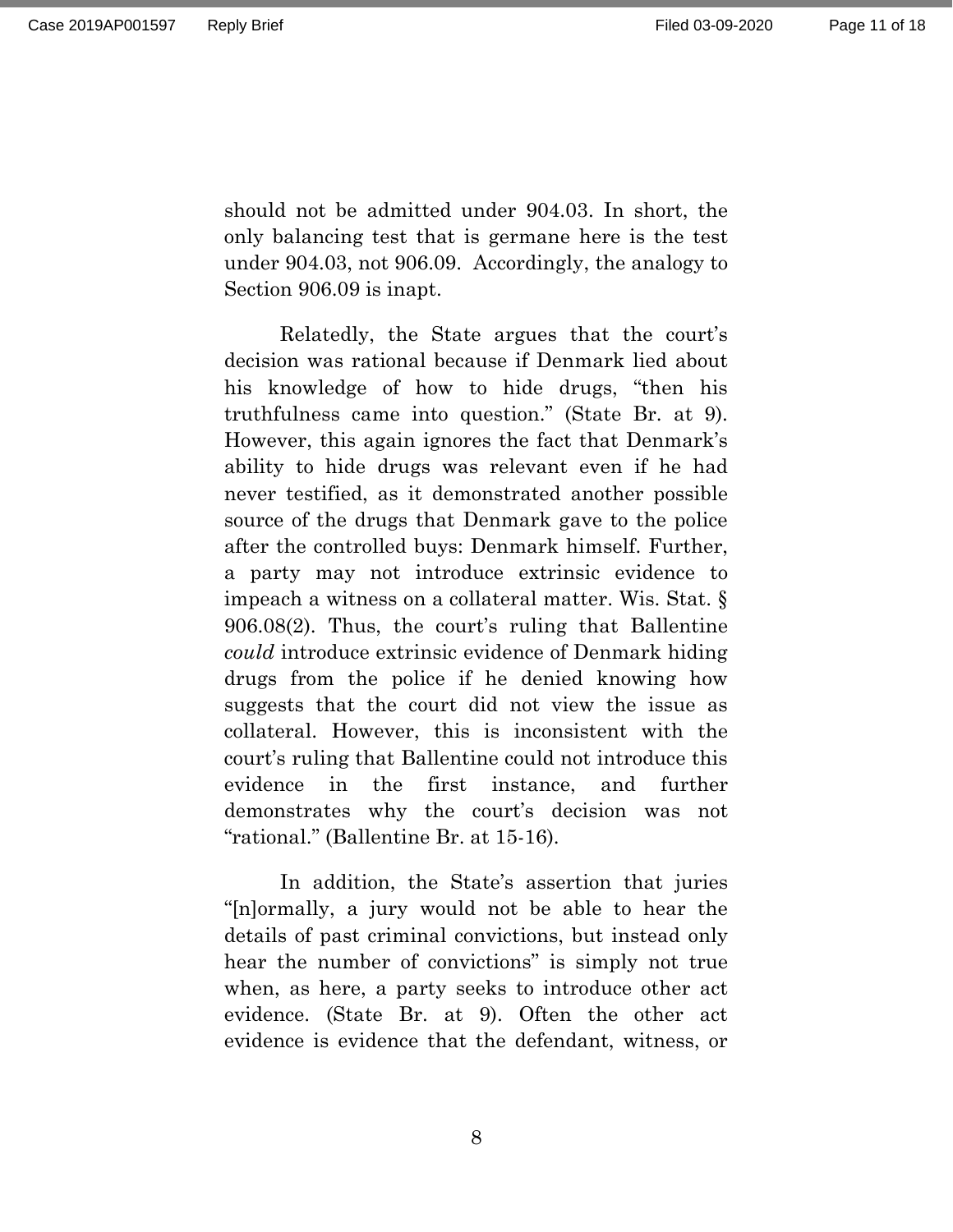victim engaged in some kind of criminal conduct. For instance, evidence of the defendant's *modus operandi* will necessarily cause the introduction of prior criminal behavior. Wis. Stat. § 904.04(1). In selfdefense cases, the defendant may introduce evidence of the defendant's knowledge of the putative victim's prior violent conduct. *State v. Head*, 2002 WI 99, ¶ 127, 255 Wis. 2d 194, 253, 648 N.W.2d 413, 441.

Moreover, the State fails to acknowledge that the State itself introduced the evidence of Denmark's criminal conduct. Specifically, the State adduced from Denmark that he began working for the State after he was "convicted of a crime for selling drugs." (46:115). The State does not explain how the evidence Ballentine sought to admit – that Denmark successfully hid drugs from the police when he was arrested – was more "prejudicial" than the State's own evidence that Denmark had been convicted for selling drugs.

Finally, regarding the "probative value" side of the balancing test, the State first relies on the circuit court's dubious assertion that a common juror would understand that a person could conceal drugs from a police officer searching that person for drugs. (State Br. at 7). On the contrary, most people would believe that police officers know what they are doing, and would find drugs when looking for them. (*See* Ballentine Br. at 15-16).

The state also points to Investigator Kupper "impl[ying] that it was possible to hide drugs[.]"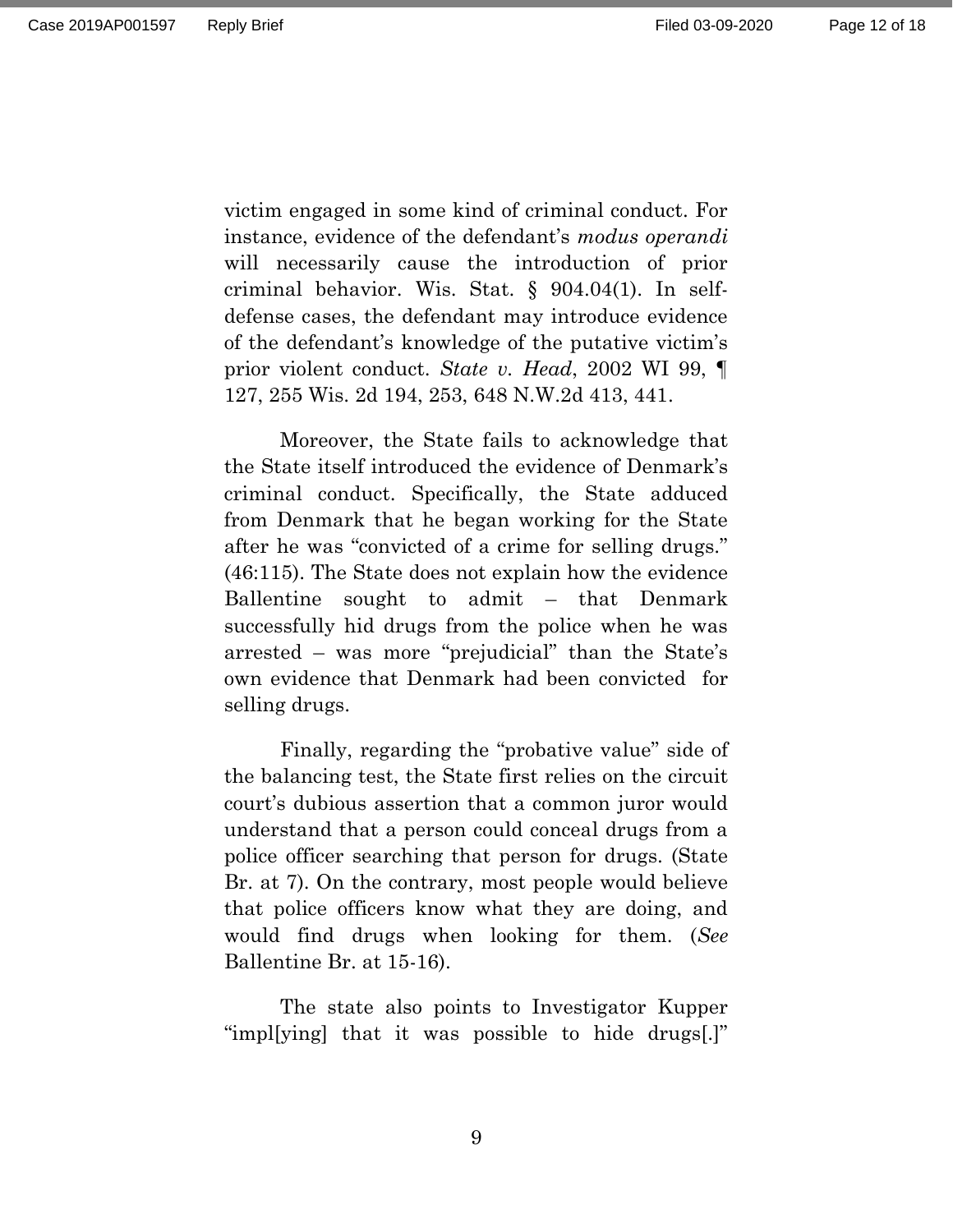Page 13 of 18

(State Br. at 8). However, as Ballentine explained in his opening brief, the details of Denmark successfully hiding drugs from the police was highly probative, much more so than the evidence that he "knew" in the abstract how to hide drugs. (Ballentine Br. at 15- 19). The State does not address any of the points Ballentine made in this regard. Nor does the State explain how the danger of unfair prejudice "substantially outweighs" the probative value of this evidence.

\*\*\*

For these reasons, the court's exclusion of the Denmark evidence was in error.

## <span id="page-12-0"></span>**II. The State Has Failed To Meet Its Burden Of Proving That The Exclusion Of The Evidence Was Harmless Beyond A Reasonable Doubt.**

The State has not proven beyond a reasonable doubt that the erroneous exclusion of the details of Denmark previously hiding drugs from the police was harmless.

The high standard of the "harmless error" test is born out of respect for the defendant's constitutional right to have their guilt determined by a jury of their peers. *Neder v. United States*, 527 U.S. 1, 19 (1999). When an appellate court is considering evidence that the jury never had a chance to see or hear, the appellate court must be careful not to usurp the jury's factfinding role. *Id*.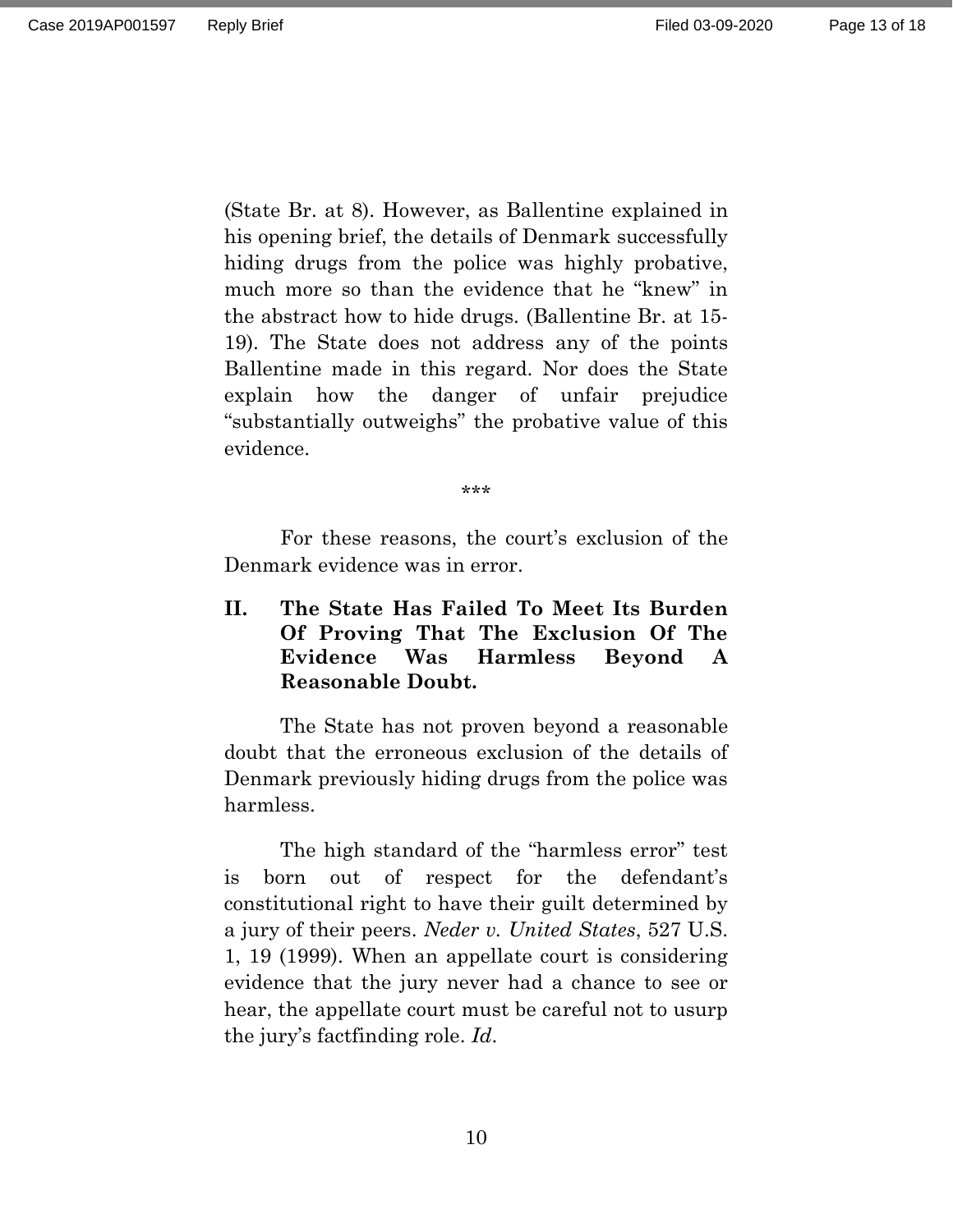Page 14 of 18

Thus, an "error is harmless if the beneficiary proves beyond a reasonable doubt that the error complained of did not contribute to the verdict obtained." *State v. Mayo*, 2007 WI 78, ¶ 47, 301 Wis. 2d 642, 734 N.W.2d 115 (citation and quotation marks omitted). When determining whether an error is truly "harmless," the court considers the totality of the circumstances, including the nature of the defense. *State v. Beamon*, 2013 WI 47, ¶ 27, 347 Wis. 2d 559, 576, 830 N.W.2d 681, 690; *Mayo*, 2007 WI 78, ¶ 48; *see also Jensen v. Clements*, 800 F.3d 892, 903- 06 (7th Cir. 2015) (granting federal habeas relief where harmless error analysis by state appellate court erroneously considered only evidence supporting conviction).

The State begins by claiming that "the evidence against Ballentine was overwhelming[.]" (State Br. at 12). However, this is belied by the fact that Ballentine was acquitted on two of the charges.

The State then points to the secret videos taken by Denmark. According to the State, the videos show Ballentine handing Denmark an object. First, State does not cite to the point in the videos when the transfers allegedly occur. Second, the State concedes that the videos do not actually "show the object in Ballentine's hand." (State Br. at 12). Third, the parties disputed whether the videos actually showed an object being transferred from Ballentine to Denmark. Fourth, none of the audio suggests that there is a drug transaction occurring.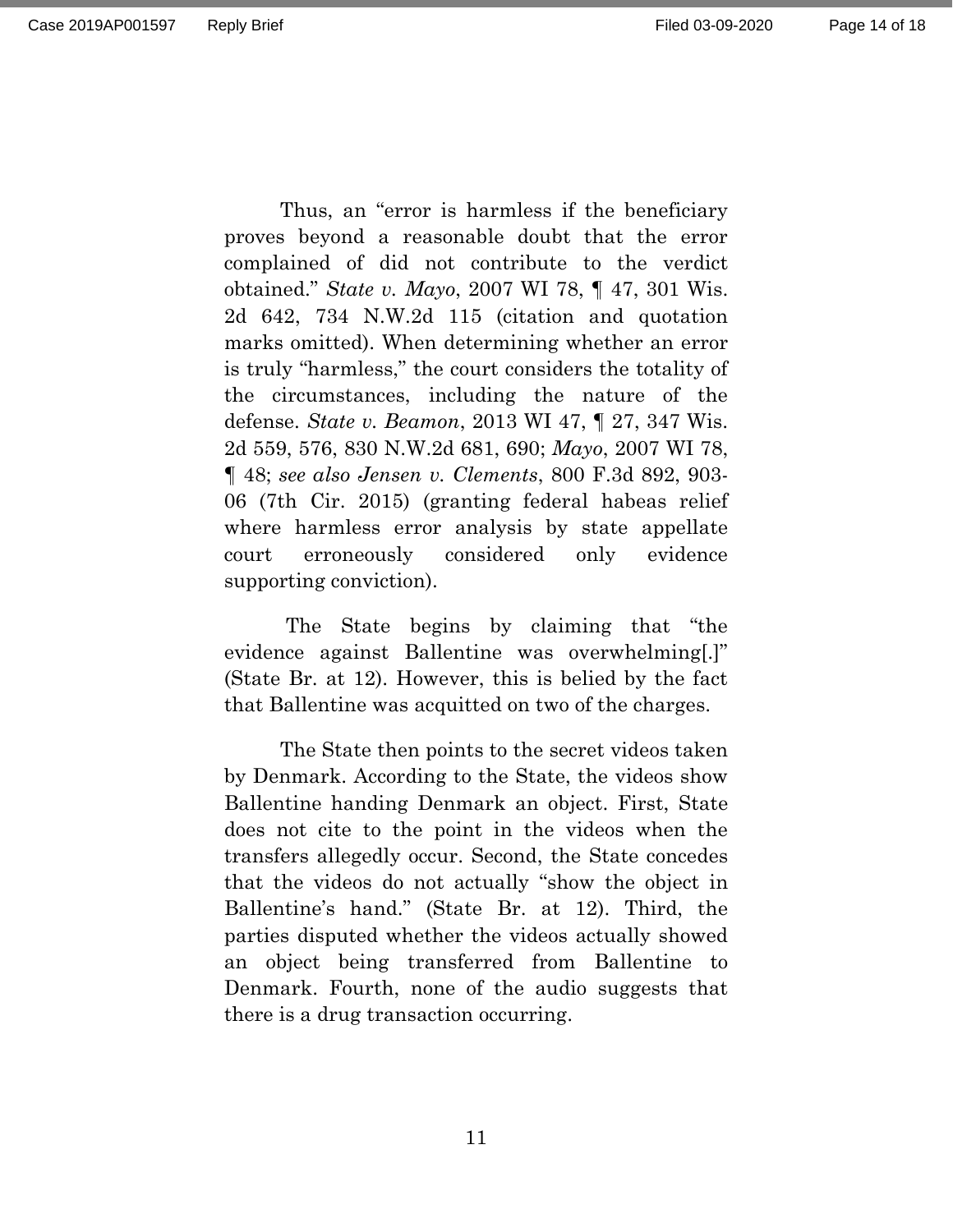Fifth, even if Ballentine transferred an object to Denmark, given their father-son relationship it could have been any number of small objects besides drugs: cash, keys, etc. Ballentine passing an object to Denmark was not inconsistent with Ballentine's defense that Denmark had already hidden drugs somewhere on his person before the alleged controlled purchase.

Also, a careful view of the video and photographic evidence casts significant doubt for Ballentine's conviction on Count 3, for the delivery of cocaine to Denmark on April 4, 2016, as well as Count 4, the possession with intent charge for cocaine found at the youth center on April 12, 2016. The April 4, 2016 transaction allegedly occurs in a bathroom with walls painted blue and white. (R. 26, Ex. 32 at 10:16:03). Denmark then goes alone into a different bathroom with white walls. (Id. at 10:16:50). While Denmark is alone in the bathroom, he had the opportunity to retrieve the drugs from wherever he hid them on his body to give to the police. Or, Denmark could have hidden the drugs in that bathroom. When police executed the search warrant and found drugs at the youth center, it was in a bathroom with white walls only – like the bathroom where Denmark was alone – rather than a bathroom with white and blue walls, *i.e.* the bathroom where the alleged transaction with Ballentine occurred. (23:34; 46:209).

The State also points to evidence to doubt Denmark's credibility, such as his three prior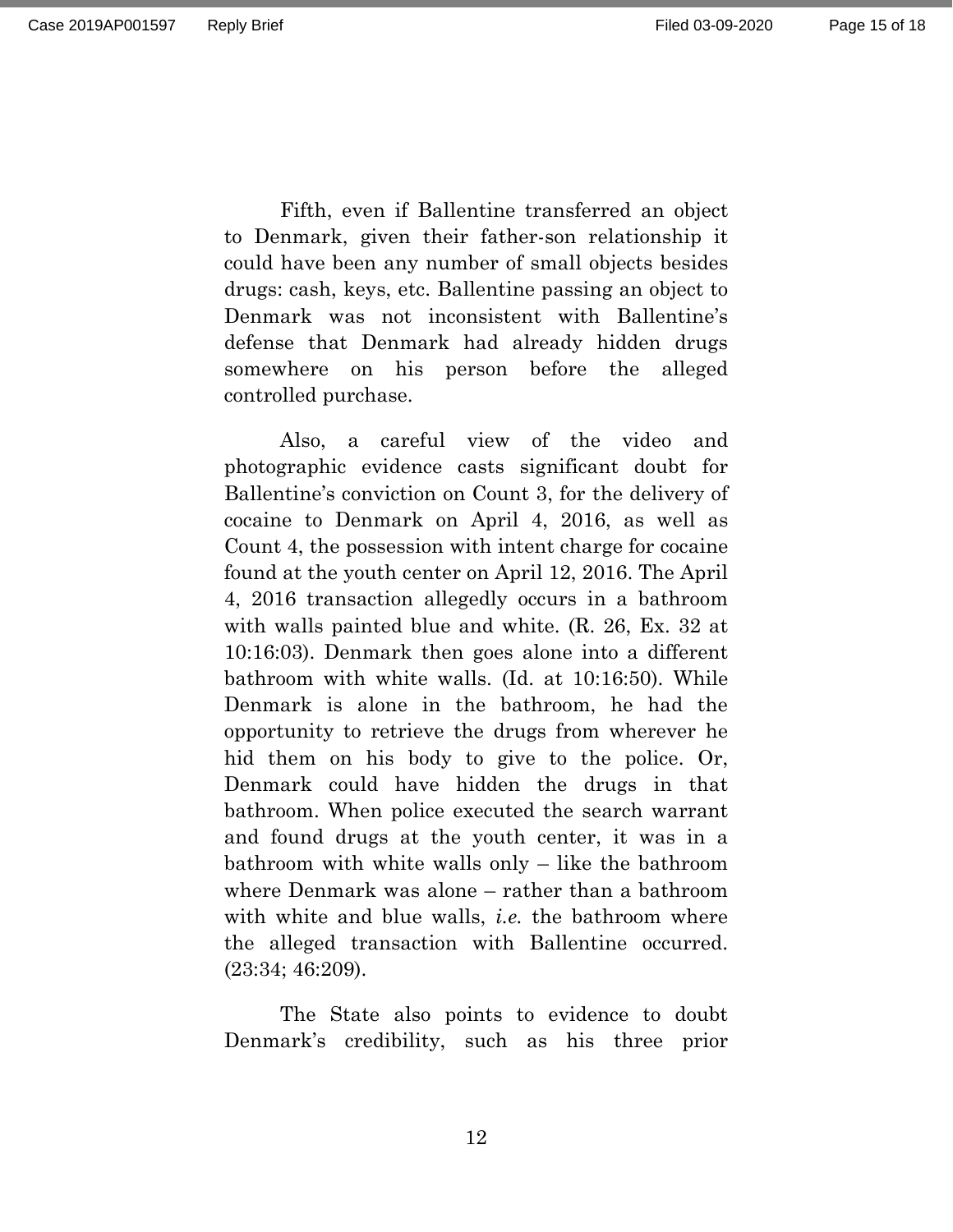criminal convictions and his appearance in orange prison clothing. (State Br. at 12). However, arguing that Denmark lacked credibility is an argument for why the state's case was weak and why the court's error was not harmless. If the jury had been inclined to disbelieve Denmark, then it is likely that the convictions were based not on Denmark's testimony, but on finding it implausible that Denmark would have been able to hide drugs from the police during their initial search.

Thus, the excluded evidence went right to the heart of Ballentine's defense. While Ballentine could still make an argument that Denmark hid the drugs on his person, he had to rely on evidence that Denmark knew in the abstract how to hide drugs. The jury was deprived of the details demonstrating that Denmark had both the knowledge and the ability to hide drugs in even more difficult circumstances. For the reasons stated in Ballentine's initial brief, the detailed evidence was highly probative, and its exclusion was not harmless. (Ballentine Br. 15-19).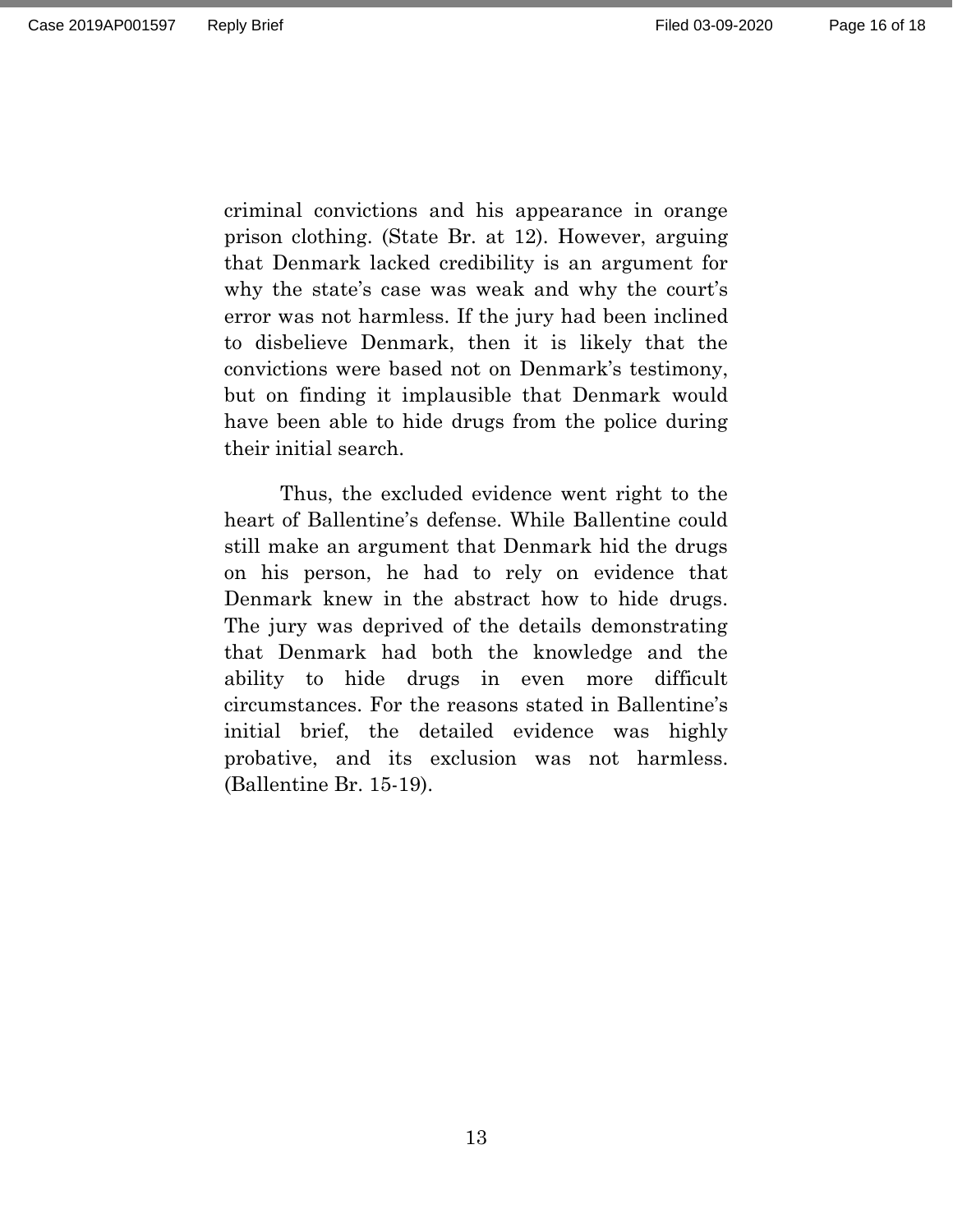## **CONCLUSION**

<span id="page-16-0"></span>For the reasons stated above and in the initial brief, Ballentine is entitled to a new trial.

Dated this 9th day of March, 2020.

Respectfully submitted,

Thomas B. Aquino Assistant State Public Defender State Bar No. 1066516

Office of the State Public Defender Post Office Box 7862 Madison, WI 53707-7862 (608) 266-1971 aquinot@opd.wi.gov

Attorney for Defendant-Appellant